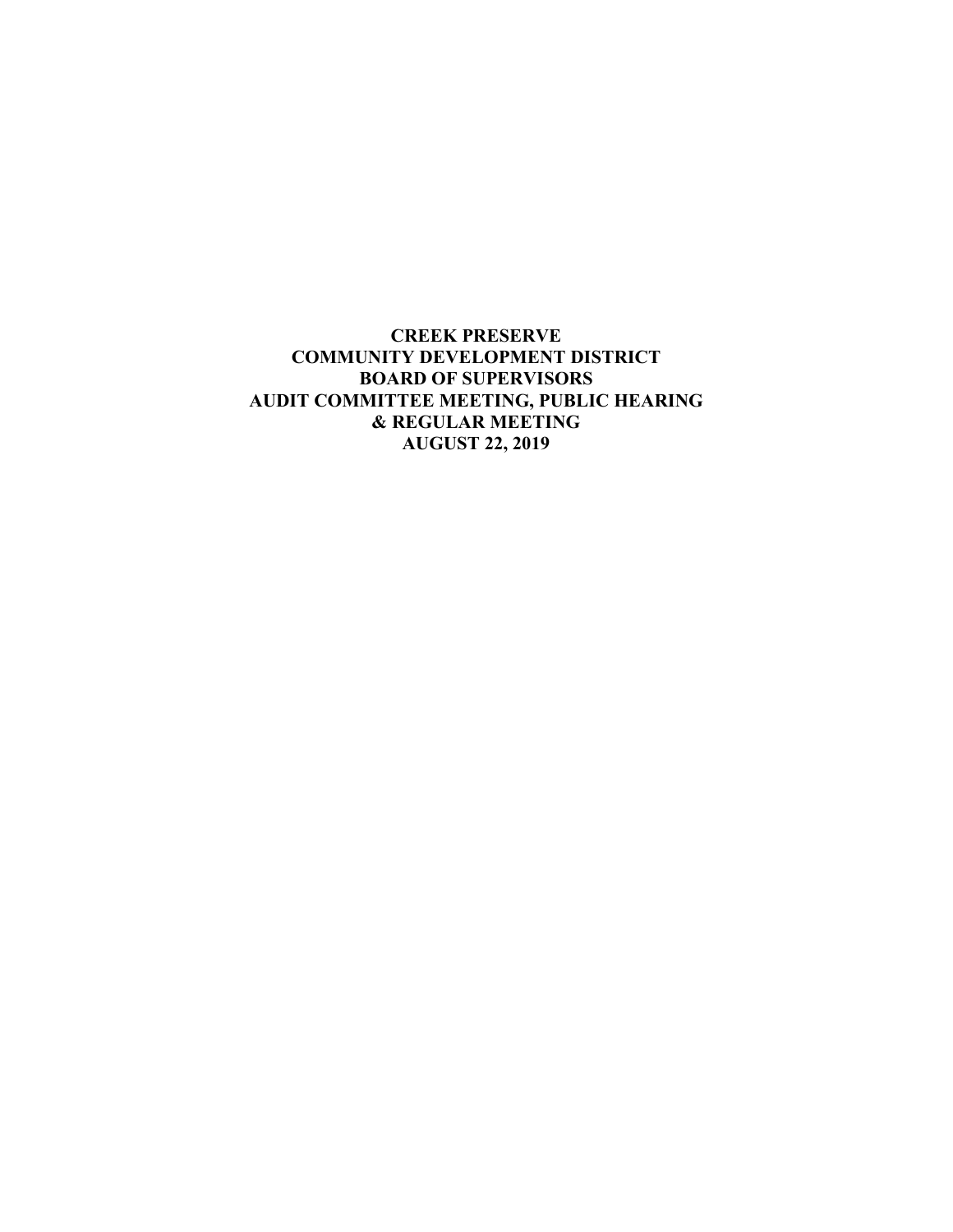## **CREEK PRESERVE COMMUNITY DEVELOPMENT DISTRICT AGENDA THURSDAY, AUGUST 22, 2019**

### **1:45 P.M.**

The Offices of Meritus Located at 2005 Pan Am Circle Suite 300, Tampa FL 33607

| <b>District Board of Supervisors</b> | Chairman<br>Vice- Chairman<br>Supervisor | Jeff Hills<br>Nick Dister<br>Ryan Motko |
|--------------------------------------|------------------------------------------|-----------------------------------------|
|                                      | Supervisor<br>Supervisor                 | Laura Coffey<br>Kelly Evans             |
| <b>District Manager</b>              | Meritus                                  | Debby Nussel                            |
| <b>District Attorney</b>             | Straley, Robin, Vericker                 | John Vericker                           |
| <b>District Engineer</b>             | <b>Stantec</b>                           | Tonja Stewart                           |

#### *All cellular phones and pagers must be turned off while in the meeting room*

#### **The District Agenda is comprised of four different sections:**

The meeting will begin at **1:45 p.m.** Following the **Call to Order**, the public has the opportunity to comment on posted agenda items during the third section called **Public Comments on Agenda Items**. Each individual is limited to **three (3) minutes** for such comment. The Board is not required to take action at this time, but will consider the comments presented as the agenda progresses. The meeting will resume after the audit committee meeting  $\&$  public hearing with the ninth section called **Business Items.** This section contains items for approval by the District Board of Supervisors that may require discussion, motions, and votes on an item-by-item basis. If any member of the audience would like to speak on one of the business items, they will need to register with the District Administrator prior to the presentation of that agenda item. Agendas can be reviewed by contacting the Manager's office at (813) 397-5120 at least seven days in advance of the scheduled meeting. Requests to place items on the agenda must be submitted in writing with an explanation to the District Manager at least fourteen (14) days prior to the date of the meeting. The tenth section is called **Consent Agenda**. The Consent Agenda section contains items that require the review and approval of the District Board of Supervisors as a normal course of business. The eleventh section is called **Vendor/Staff Reports**. This section allows the District Administrator, Engineer, and Attorney to update the Board of Supervisors on any pending issues that are being researched for Board action. The twelfth section is called **Supervisor Requests**. This is the section in which the Supervisors may request Staff to prepare certain items in an effort to meet the District's needs. The final section is called **Audience Questions, Comments and Discussion Forum**. This portion of the agenda is where individuals may comment on matters that concern the District. The Board of Supervisors or Staff is not obligated to provide a response until sufficient time for research or action is warranted.

Public workshops sessions may be advertised and held in an effort to provide informational services. These sessions allow staff or consultants to discuss a policy or business matter in a more informal manner and allow for lengthy presentations prior to scheduling the item for approval. Typically, no motions or votes are made during these sessions.

Pursuant to provisions of the Americans with Disabilities Act, any person requiring special accommodations to participate in this meeting is asked to advise the District Office at (813) 397-5120, at least 48 hours before the meeting. If you are hearing or speech impaired, please contact the Florida Relay Service at 7-1-1, who can aid you in contacting the District Office.

Any person who decides to appeal any decision made by the Board with respect to any matter considered at the meeting is advised that this same person will need a record of the proceedings and that accordingly, the person may need to ensure that a verbatim record of the proceedings is made, including the testimony and evidence upon which the appeal is to be based.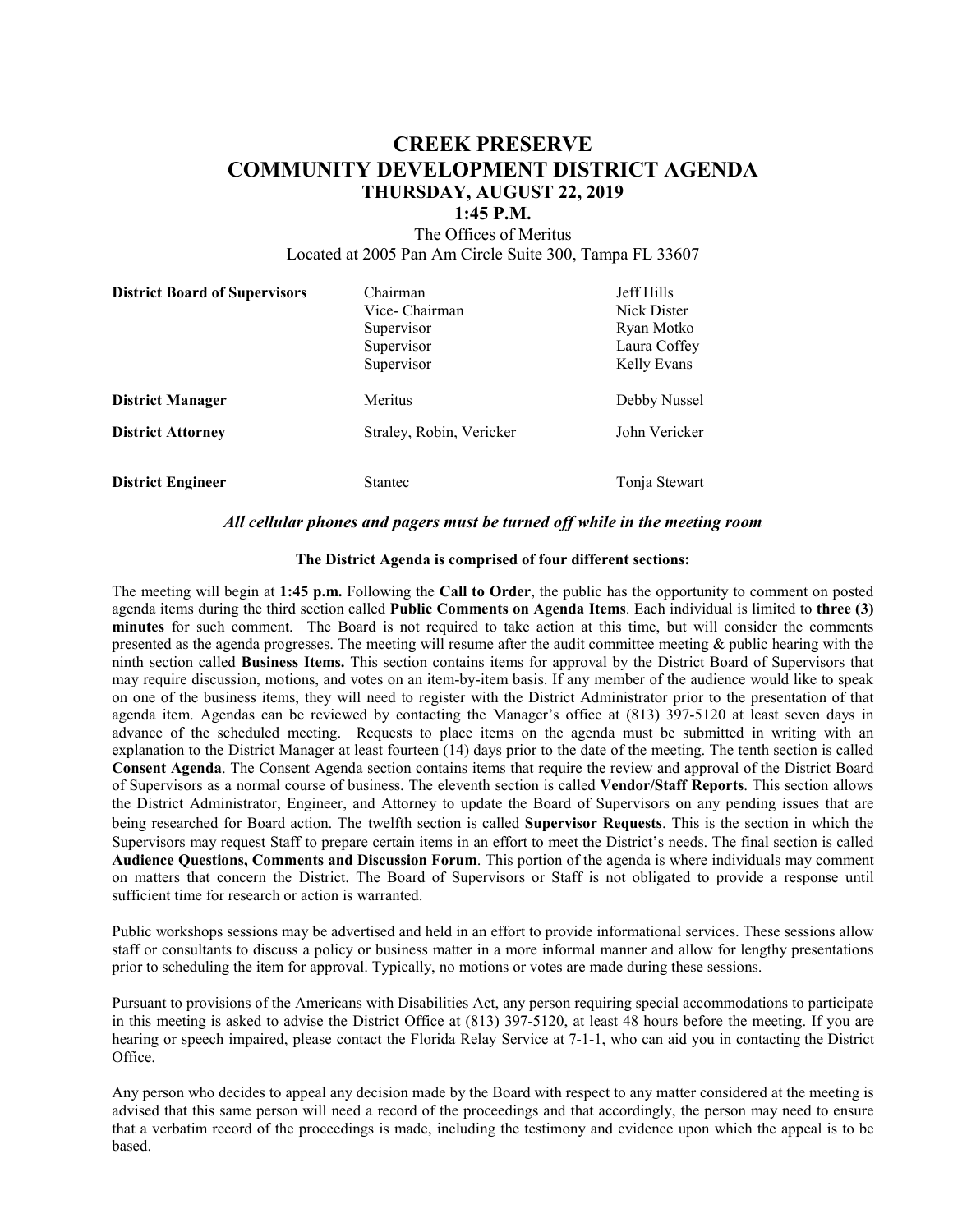## August 22, 2019 **Creek Preserve Community Development District**

The Audit Committee Meeting, Public Hearing & Regular Meeting of the Creek Preserve Community Development District will be held on **Thursday, August 22, 2019 at 1:45 p.m.** at the Offices of Meritus located at 2005 Pan Am Circle Suite 300, Tampa, FL 33607. Following is the Agenda for the Meeting:

#### **Call In Number: 1-866-906-9330 Access Code: 4863181**

- **1. CALL TO ORDER/ROLL CALL**
- **2. PUBLIC COMMENTS ON AGENDA ITEMS**
- **3. RECESS TO PUBLIC HEARING**

#### **4. PUBLIC HEARING ON ADOPTING PROPOSED FISCAL YEAR 2020 BUDGET**

- A. Open Public Hearing on Proposed Fiscal Year 2020 Budget
- B. Staff Presentations
- C. Public Comment
- D. Consideration of Resolution 2019-38; Adopting Fiscal Year 2020 Budget ............................................ Tab 01
- E. Consideration of Budget Funding Agreement 2019-2020 …….………………………………………...Tab 02
- F. Close Public Hearing on Proposed Fiscal Year 2020 Budget

## **5. PUBLIC HEARING ON LEVYING O&M ASSESSMENTS**

- A. Open Public Hearing on Levying O&M Assessments
- B. Staff Presentations
- C. Public Comment
- D. Consideration of Resolution 2019-39; Levying O&M Assessments ........................................................ Tab 03
- E. Close Public Hearing on Levying O&M Assessments

#### **6. RECESS TO AUDIT COMMITTEE MEETING**

#### **7. AUDIT COMMITTEE MEETING**

- A. Call to Order/Roll Call
	- B. Appoint Chairman
	- C. Selection of Criteria for Evaluation of Proposals
	- D. Determine Date, Time and Location RFP Required
		- i. Consider Notice of Request for Proposals for Audit Services
	- E. Determine Date of Next Committee Meeting
		- *(Guidelines are included behind this agenda)*

## **8. RETURN AND PROCEED TO REGULAR MEETING**

## **9. BUSINESS ITEMS**

| E. General Matters of the District |  |
|------------------------------------|--|
| 10. CONSENT AGENDA                 |  |
|                                    |  |
|                                    |  |
|                                    |  |

- D. Consideration of Operation and Maintenance Expenditures July 2019……………………………………. Tab 11
- E. Review of Financial Statements Month Ending July 31, 2019..................................................................... Tab 12

## **11. VENDOR/STAFF REPORTS**

- A. District Counsel
- B. District Engineer
- C. District Manager

#### **12. BOARD OF SUPERVISORS REQUESTS AND COMMENTS**

- **13. PUBLIC COMMENTS**
- **14. ADJORNMENT**

Sincerely, Debby Nussel District Manager, Meritus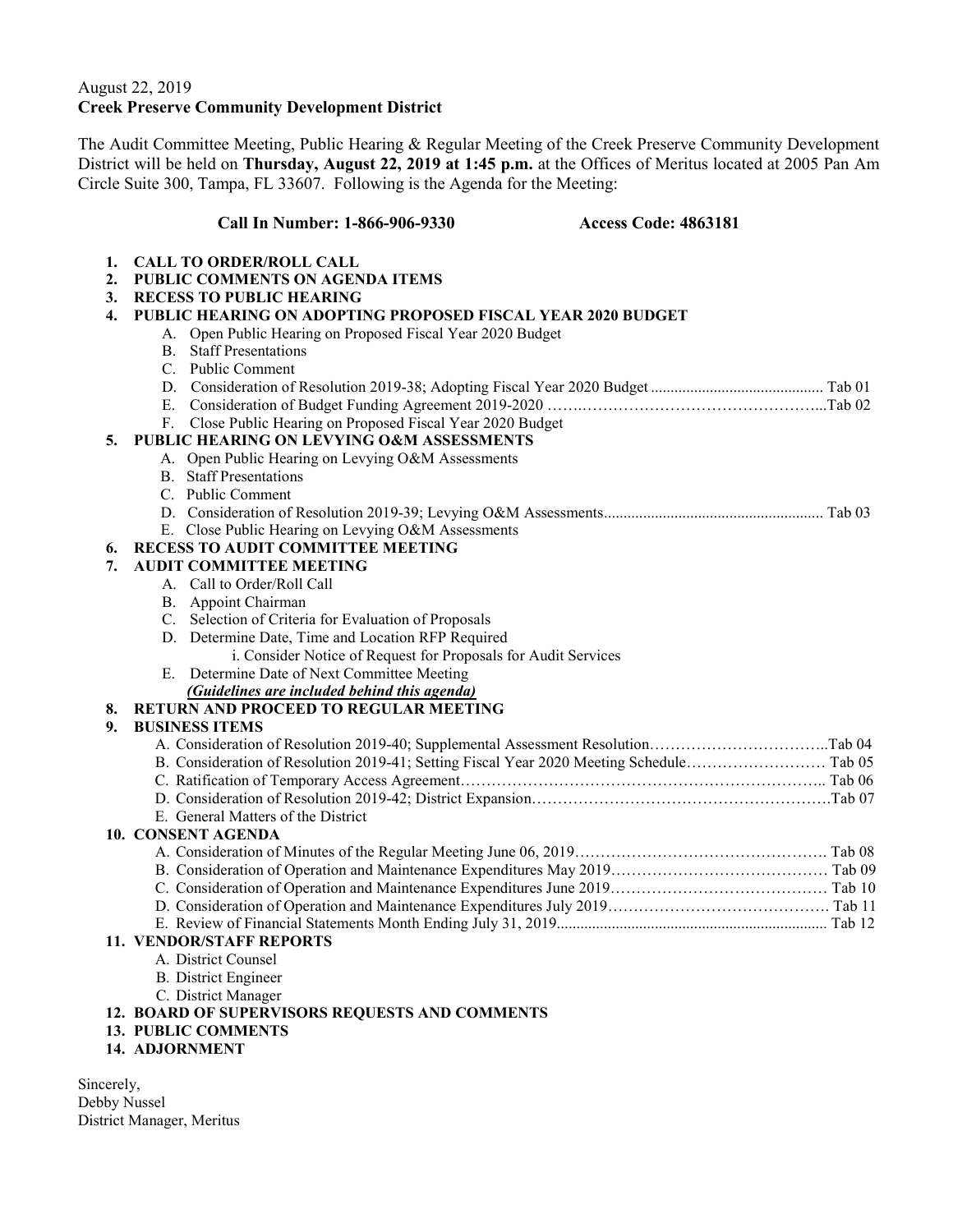# **CREEK PRESERVE COMMUNITY DEVELOPMENT DISTRICTS**

District Office 2005 Pan Am Circle Suite 300, Florida 33607 (813) 397-5120 Fax (813) 873-7070

August 22, 2019

To: Creek Preserve CDD – Audit Committee

## **Audit Committee Selection Process**

As noted above, we suggest appointing the entire Board as the Committee. This will allow for an easy quorum and the Committee can meet before or during the regular Board meeting. You may, however, appoint as few as two persons such as the District manager ("Manager") and the Board Chairman. Consider the following:

- 1. At a regular Board meeting, have the Board, by motion, appoint the Committee members. The Board should designate one person as the Chair of the committee.
- 2. If you have already advertised a meeting of the Committee, you may have the Committee meeting during or after the regular Board meeting.
- 3. You cannot have a Committee meeting until you publicly notice the meeting of the Committee, either within the same published notice as the regular meeting or separately.

After you have provided notice, you may convene the Committee meeting. The purpose of the meeting will be to select the criteria by which responses to the RFP will be evaluated and announce publicly that the District is soliciting proposals. The actions to be taken by the Committee include:

- 1. Selection of the criteria by which proposals will be evaluated. You are statutorily required to consider: (a) ability of personnel; (b) experience; and (c) ability to furnish the required services. Additional criteria, such as price, should be determined by the Committee.
- 2. Determination of the date, time, and location that the RFP will be required to be received by the District. While there is no exact time required for this RFP to be out, it should be at least two weeks to give firms an opportunity to put together a proposal.
- 3. Public announcement of the opportunity to provide auditing services. Such announcement must include, at minimum: (a) a brief description of the audit and (b) how interested firms can apply for consideration (where they can obtain an RFP). The Manager will then publish the notice of the RFP. A sample notice is attached.
- 4. Provide interested firms, through the Manager, an RFP that must include information on how proposals are to be evaluated and other information necessary to enable interested firms to respond.

At the date, time, and location announced in the RFP, the Manager must open the proposals and read them aloud. The Manager should then evaluate them for completeness. There should be the proper number of copies, the correct documents, and all should be properly completed. The Manager should then schedule, or have already scheduled, a meeting of the Committee. The following is an outline of that process:

1. The Committee meeting should be noticed. The published notice of the Committee meeting may be with the same published notice as the regular Board meeting but must specifically state that the audit Committee will be meeting. A separate published notice of just the Committee meeting may also be used.